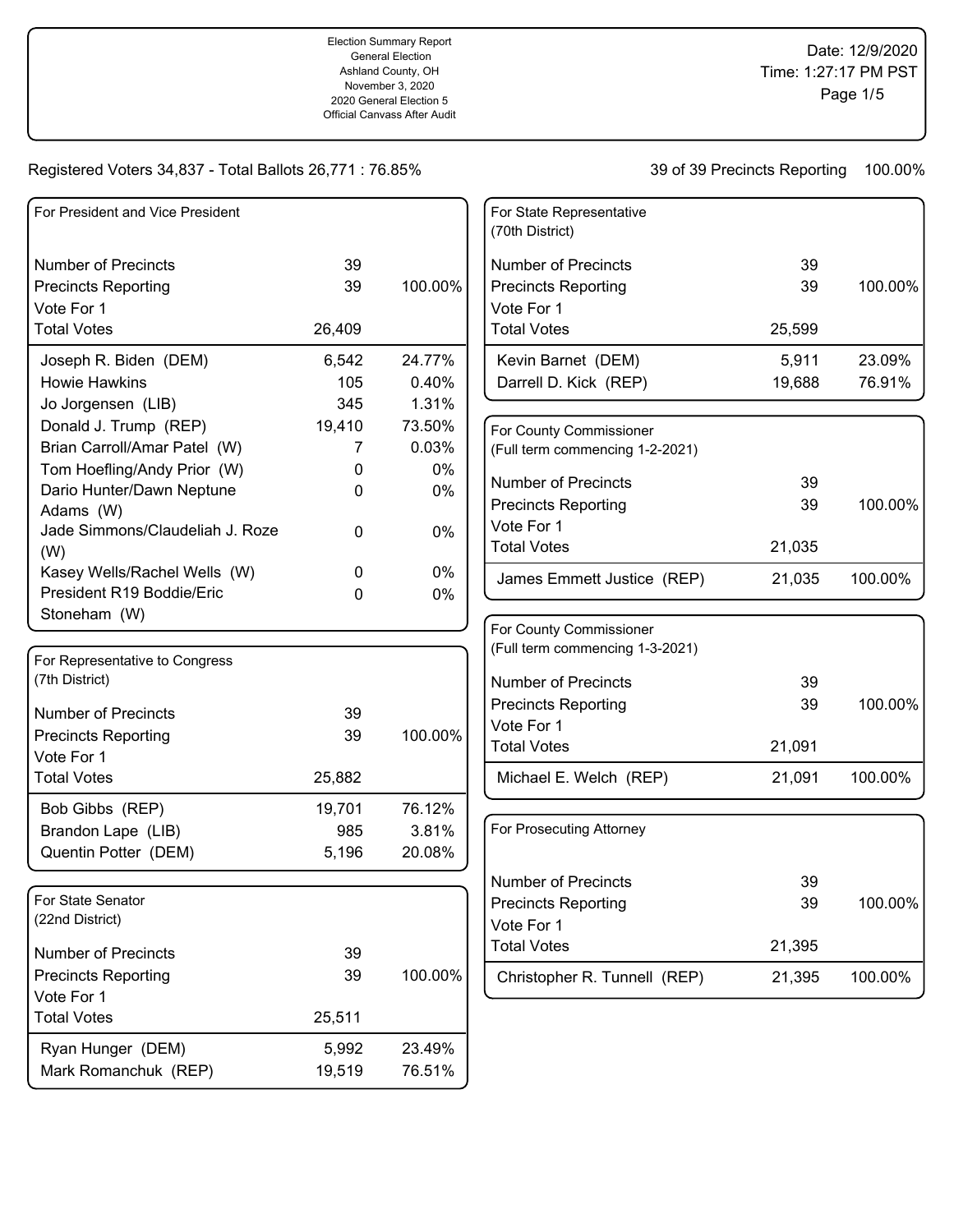| For Clerk of the Court of Common Pleas |        |         | For Coroner                                                  |        |         |
|----------------------------------------|--------|---------|--------------------------------------------------------------|--------|---------|
| <b>Number of Precincts</b>             | 39     |         | <b>Number of Precincts</b>                                   | 39     |         |
| <b>Precincts Reporting</b>             | 39     | 100.00% | <b>Precincts Reporting</b><br>Vote For 1                     | 39     | 100.00% |
| Vote For 1<br><b>Total Votes</b>       | 21,550 |         | <b>Total Votes</b>                                           | 21,858 |         |
| Deborah A. Myers (REP)                 | 21,550 | 100.00% | Dale R. Thomae (REP)                                         | 21,858 | 100.00% |
| For Sheriff                            |        |         | For Member of the State Board of Education<br>(5th District) |        |         |
| <b>Number of Precincts</b>             | 39     |         | <b>Number of Precincts</b>                                   | 39     |         |
| <b>Precincts Reporting</b>             | 39     | 100.00% | <b>Precincts Reporting</b>                                   | 39     | 100.00% |
| Vote For 1                             |        |         | Vote For 1                                                   |        |         |
| <b>Total Votes</b>                     | 21,933 |         | <b>Total Votes</b>                                           | 19,121 |         |
| E. Wayne Risner (REP)                  | 21,933 | 100.00% | Christina Collins                                            | 8,417  | 44.02%  |
|                                        |        |         | Lisa Woods                                                   | 10,704 | 55.98%  |
| For County Recorder                    |        |         |                                                              |        |         |
|                                        |        |         | For Justice of the Supreme Court                             |        |         |
| <b>Number of Precincts</b>             | 39     |         | (Full term commencing 1-1-2021)                              |        |         |
| <b>Precincts Reporting</b>             | 39     | 100.00% | <b>Number of Precincts</b>                                   | 39     |         |
| Vote For 1                             |        |         | <b>Precincts Reporting</b>                                   | 39     | 100.00% |
| <b>Total Votes</b>                     | 21,369 |         | Vote For 1                                                   |        |         |
| Michal E. Crow (REP)                   | 21,369 | 100.00% | <b>Total Votes</b>                                           | 21,773 |         |
|                                        |        |         | Sharon L. Kennedy                                            | 13,252 | 60.86%  |
| For County Treasurer                   |        |         | John P. O'Donnell                                            | 8,521  | 39.14%  |
|                                        |        |         | For Justice of the Supreme Court                             |        |         |
| <b>Number of Precincts</b>             | 39     |         | (Full term commencing 1-2-2021)                              |        |         |
| <b>Precincts Reporting</b>             | 39     | 100.00% | <b>Number of Precincts</b>                                   | 39     |         |
| Vote For 1                             |        |         | <b>Precincts Reporting</b>                                   | 39     | 100.00% |
| <b>Total Votes</b>                     | 21,826 |         | Vote For 1                                                   |        |         |
| Angela S. McQuillen (REP)              | 21,826 | 100.00% | <b>Total Votes</b>                                           | 20,894 |         |
|                                        |        |         | Jennifer Brunner                                             | 9,694  | 46.40%  |
| For County Engineer                    |        |         | Judi French                                                  | 11,200 | 53.60%  |
| <b>Number of Precincts</b>             | 39     |         |                                                              |        |         |
| <b>Precincts Reporting</b>             | 39     | 100.00% |                                                              |        |         |
| Vote For 1                             |        |         |                                                              |        |         |
| <b>Total Votes</b>                     | 21,334 |         |                                                              |        |         |
| Edward J. Meixner (REP)                | 21,334 | 100.00% |                                                              |        |         |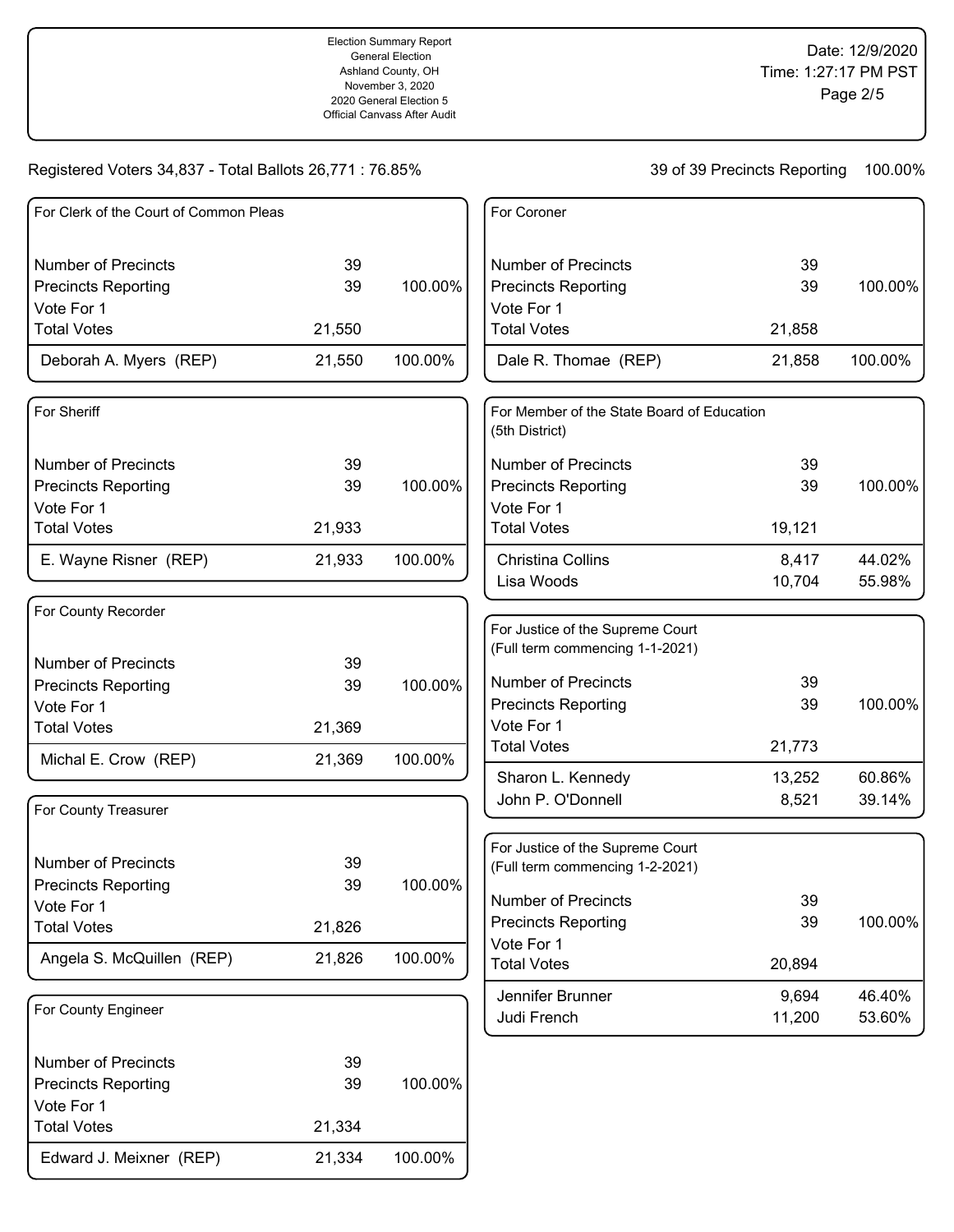| For Judge of the Court of Appeals - 5th District - Full term<br>commencing 2-9-2021 |        |         |
|-------------------------------------------------------------------------------------|--------|---------|
| Number of Precincts                                                                 | 39     |         |
| <b>Precincts Reporting</b>                                                          | 39     | 100.00% |
| Vote For 1                                                                          |        |         |
| <b>Total Votes</b>                                                                  | 19,747 |         |
| Jeff Furr                                                                           | 8.239  | 41.72%  |
| William B. Hoffman                                                                  | 11,508 | 58.28%  |

| For Judge of the Court of Common Pleas - Probate/Juvenile Division<br>- Full term commencing 2-9-2021 |        |         |
|-------------------------------------------------------------------------------------------------------|--------|---------|
| Number of Precincts                                                                                   | 39     |         |
| <b>Precincts Reporting</b>                                                                            | 39     | 100.00% |
| Vote For 1                                                                                            |        |         |
| <b>Total Votes</b>                                                                                    | 20,032 |         |
| Karen DeSanto Kellogg                                                                                 | 20,032 | 100.00% |

| 14    |         |
|-------|---------|
| 14    | 100.00% |
| 8,740 |         |
| 6,344 | 72.59%  |
| 2,396 | 27.41%  |
|       |         |

| Liquor Option Ashland ANA, LLC Q1 |     |         |
|-----------------------------------|-----|---------|
| Number of Precincts               | 1   |         |
| <b>Precincts Reporting</b>        | 1   | 100.00% |
| <b>Total Votes</b>                | 691 |         |
| Yes                               | 570 | 82.49%  |
| No                                | 121 | 17.51%  |

| Liquor Option Ashland ANA, LLC Sunday Sales       |            |                  |
|---------------------------------------------------|------------|------------------|
| Number of Precincts<br><b>Precincts Reporting</b> | 1<br>1     | 100.00%          |
| <b>Total Votes</b>                                | 689        |                  |
| Yes<br>No                                         | 525<br>164 | 76.20%<br>23.80% |

| Loudonville Village Ren OE 1.7m                   |              |                  |
|---------------------------------------------------|--------------|------------------|
| Number of Precincts<br><b>Precincts Reporting</b> | 2<br>2       | 100.00%          |
| <b>Total Votes</b>                                | 1,365        |                  |
| For the Tax Levy<br>Against the Tax Levy          | 1,030<br>335 | 75.46%<br>24.54% |

| Miffin Village Ordinance                                 |          |                  |
|----------------------------------------------------------|----------|------------------|
| <b>Number of Precincts</b><br><b>Precincts Reporting</b> | 1<br>1   | 100.00%          |
| <b>Total Votes</b>                                       | 69       |                  |
| Yes<br>No                                                | 38<br>31 | 55.07%<br>44.93% |

| Hanover Twp Add FP 1.2m                           |            |                  |
|---------------------------------------------------|------------|------------------|
| Number of Precincts<br><b>Precincts Reporting</b> | 1<br>1     | 100.00%          |
| <b>Total Votes</b>                                | 480        |                  |
| For the Tax Levy<br>Against the Tax Levy          | 328<br>152 | 68.33%<br>31.67% |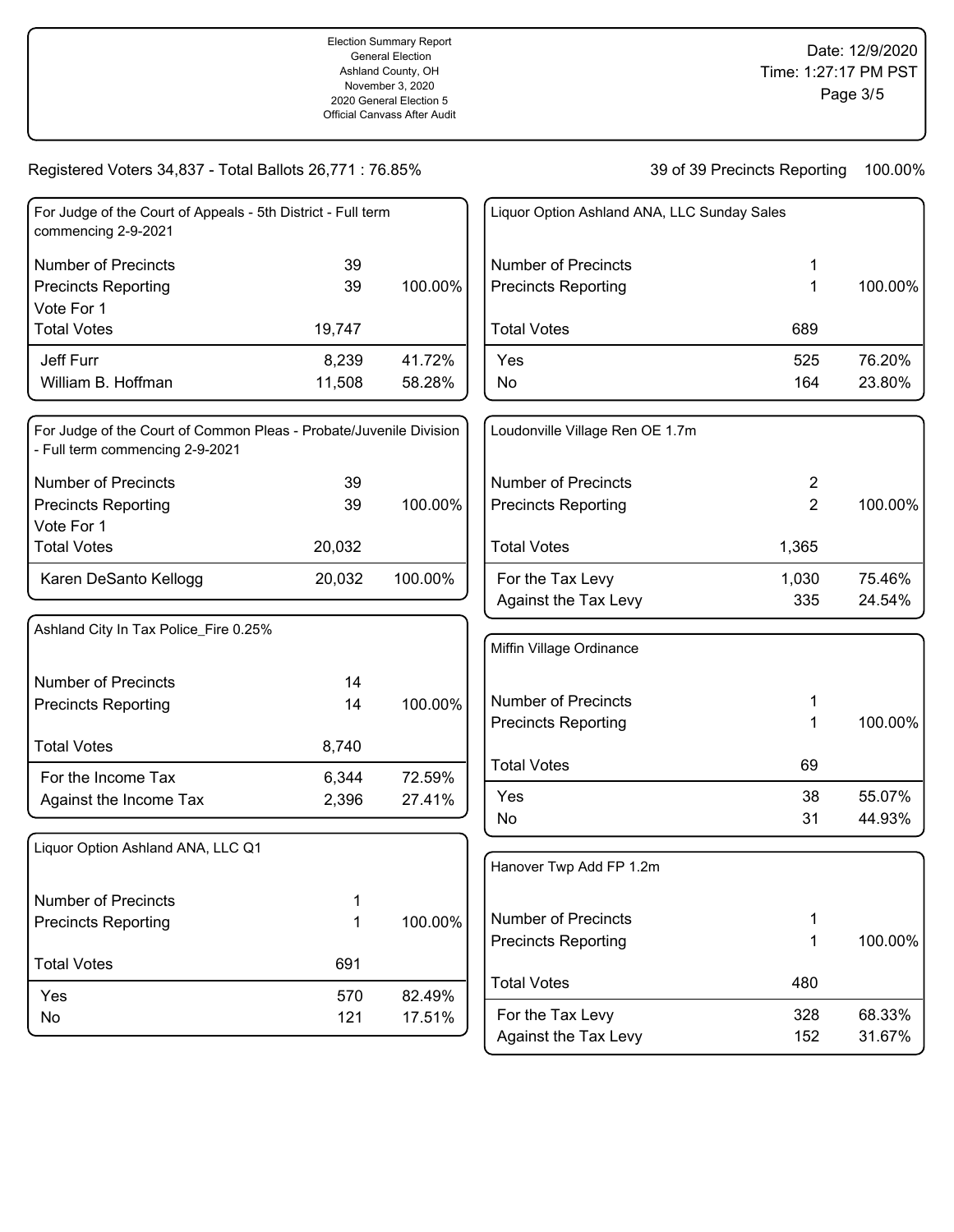Election Summary Report General Election Ashland County, OH November 3, 2020 2020 General Election 5 Official Canvass After Audit

Date: 12/9/2020 Time: 1:27:17 PM PST Page 4/5

# Registered Voters 34,837 - Total Ballots 26,771 : 76.85%

| Lake Twp Ren CE 0.5m       |                |         | Sullivan Twp Add Cem 0.5m  |                |         |
|----------------------------|----------------|---------|----------------------------|----------------|---------|
| <b>Number of Precincts</b> | 1              |         | <b>Number of Precincts</b> | $\overline{2}$ |         |
| <b>Precincts Reporting</b> | 1              | 100.00% | <b>Precincts Reporting</b> | $\overline{2}$ | 100.00% |
| <b>Total Votes</b>         | 335            |         | <b>Total Votes</b>         | 1,235          |         |
| For the Tax Levy           | 251            | 74.93%  | For the Tax Levy           | 486            | 39.35%  |
| Against the Tax Levy       | 84             | 25.07%  | Against the Tax Levy       | 749            | 60.65%  |
| Milton Twp Ren RB 1.4m     |                |         | Troy Twp Ren FP 1.4m       |                |         |
| <b>Number of Precincts</b> | $\overline{2}$ |         | <b>Number of Precincts</b> | 1              |         |
| <b>Precincts Reporting</b> | $\overline{2}$ | 100.00% | <b>Precincts Reporting</b> | 1              | 100.00% |
| <b>Total Votes</b>         | 1,245          |         | <b>Total Votes</b>         | 602            |         |
| For the Tax Levy           | 865            | 69.48%  | For the Tax Levy           | 463            | 76.91%  |
| Against the Tax Levy       | 380            | 30.52%  | Against the Tax Levy       | 139            | 23.09%  |
| Milton Twp Ren RB 2.5m     |                |         | Troy Twp Ren RB 1.8m       |                |         |
| <b>Number of Precincts</b> | $\overline{c}$ |         | <b>Number of Precincts</b> | 1              |         |
| <b>Precincts Reporting</b> | $\overline{2}$ | 100.00% | <b>Precincts Reporting</b> | 1              | 100.00% |
| <b>Total Votes</b>         | 1,231          |         | <b>Total Votes</b>         | 595            |         |
| For the Tax Levy           | 773            | 62.79%  | For the Tax Levy           | 425            | 71.43%  |
| Against the Tax Levy       | 458            | 37.21%  | Against the Tax Levy       | 170            | 28.57%  |
| Perry Twp Ren RB 2m        |                |         | Ashland CSD Ren PI 1.25m   |                |         |
| <b>Number of Precincts</b> | 1              |         | <b>Number of Precincts</b> | 22             |         |
| <b>Precincts Reporting</b> | 1              | 100.00% | <b>Precincts Reporting</b> | 22             | 100.00% |
| <b>Total Votes</b>         | 975            |         | <b>Total Votes</b>         | 12,008         |         |
| For the Tax Levy           | 684            | 70.15%  | For the Tax Levy           | 8,300          | 69.12%  |
| Against the Tax Levy       | 291            | 29.85%  | Against the Tax Levy       | 3,708          | 30.88%  |